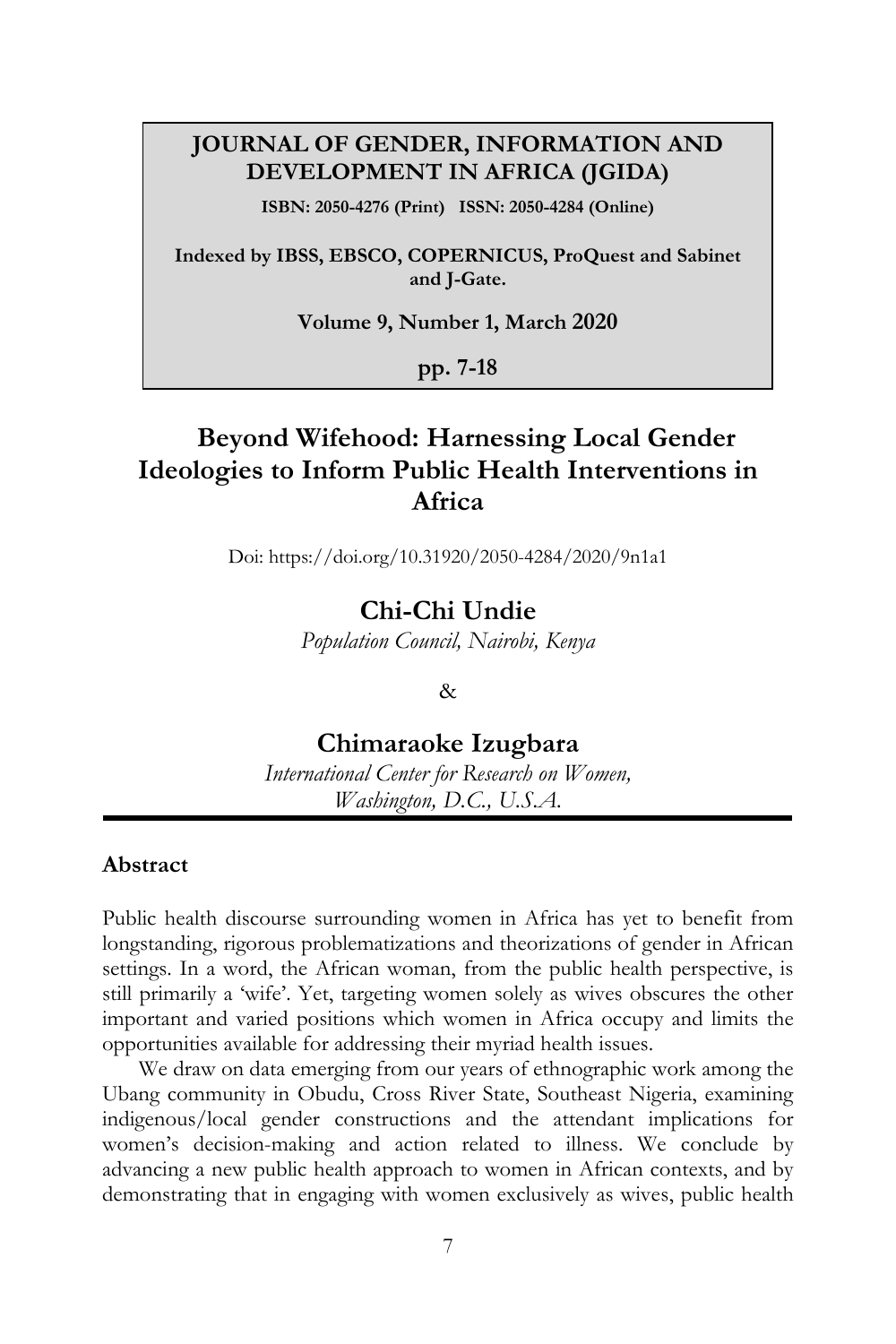interventions have unwittingly overlooked other critical entry points for improving the health status of women in Africa.

**Keywords:** *Gender Ideologies, Gender Constructions, Wifehood, Reproductive Health, Nigeria, Africa*

## **Introduction**

*"The woman in feminist theory is a wife" (Oyéwùmí 2000, p. 1094).*

Public health discourse surrounding women in Africa has yet to benefit from longstanding, rigorous problematizations and theorizations of gender in African settings. In a word, the African woman, from the public health perspective, is still primarily a 'wife'. Yet, targeting women solely as wives obscures the other important and varied positions which women in Africa occupy and limits the opportunities available for addressing their myriad health issues. That this approach has continued unquestioned is an indication of the need to merge conversations occurring across disciplines.

For several decades, anthropological studies have highlighted the dichotomy that exists for women in some African contexts between being a 'wife' and a 'daughter,' and the strikingly different implications that each of these social positions and spaces has for women's lives. This commentary/think piece aims to bring anthropological data on Nigerian gender ideologies and constructions into conversation with public health as a field of practice, in search of opportunities for productive synergies. We explore here, the spatial/locational orders, domains, and practices provoked by the concepts of 'wifehood' and 'daughterhood' in Nigeria, and the implications for the well-being of women in particular, and their communities in general.

We draw on data emerging from our ethnographic work among the Ubang community in Obudu, Cross River State, Southeast Nigeria (initiated nearly two decades ago in 2001), examining indigenous/local gender constructions and the attendant implications for women's decision-making and action related to illness. We conclude by advancing a new public health approach to women in African contexts – one that engages more closely with anthropological and gender insights – and by demonstrating that in engaging with women exclusively as wives, public health interventions have unwittingly overlooked other critical entry points for improving the health status of women in Africa.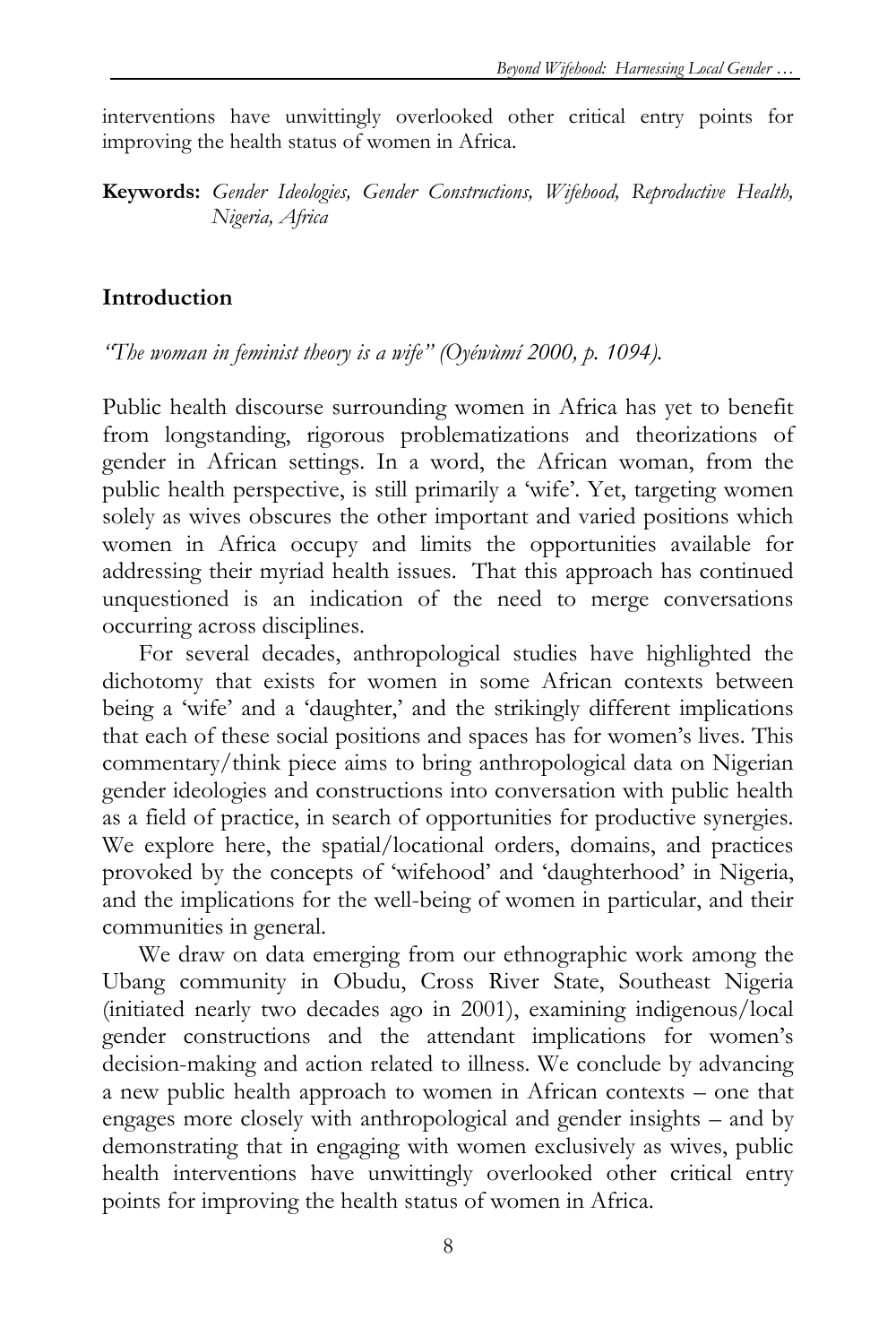## **Background**

Much concern continues to surround the issue of women's health in sub-Saharan Africa – and with good reason. Reproductive health in this setting, for instance, was described as a "continental state of emergency" by Ministers of Health as they moved actions in October 2005 at the 2nd Ordinary Session of the Conference of African Ministers of Health in Gaborone, Botswana, and adopted a "Continental Policy Framework on Sexual and Reproductive Health and Rights" (African Union Commission, 2006). As an antidote to this and other health predicaments on the continent, public health interventionists have suggested and implemented an array of innovative strategies, including the 'involving men' or the 'men as partners' approaches.

Existing public health approaches to addressing women's health issues certainly have not been without merit; nonetheless, we aim to push the thinking around the handling of these issues further by exploring the concepts that undergird most public health approaches. In so doing, we will draw on a body of knowledge which we contend has been underutilized in the field of public health. The contribution of this think piece, therefore, lies not in presenting new empirical evidence, but rather, in bringing longstanding discussions around indigenous gender ideologies into conversation with public health dialogue.

What, then, undergirds and informs constructions of African women (and, therefore, programs targeting them) in the domain of public health?

In the war against the myriad of public health issues that ravage the continent – from HIV and AIDS, to sexual and gender-based violence, unintended pregnancy, and maternal mortality – gender relations have been noted as a key barrier to women's actualization of optimal health. It is now common knowledge that African women are largely unable to negotiate condom use with their sexual partners. Not being the main household decision-makers, African women are not typically the ones that decide how to space their children, nor how many they will have. African women are usually unable to be proactive about accessing the health services that they need, and, many are likely to experience physical and/or sexual violence at some point in their lives. With the literature accumulating on the disadvantaged position of women in Africa, the simplistic image of the oppressed, powerless African female victim seeps into the public health practitioner's consciousness, with few voices available to redress this imbalance (Arnfred, 2004; Silberschmidt, 2004; Undie and Benaya, 2006).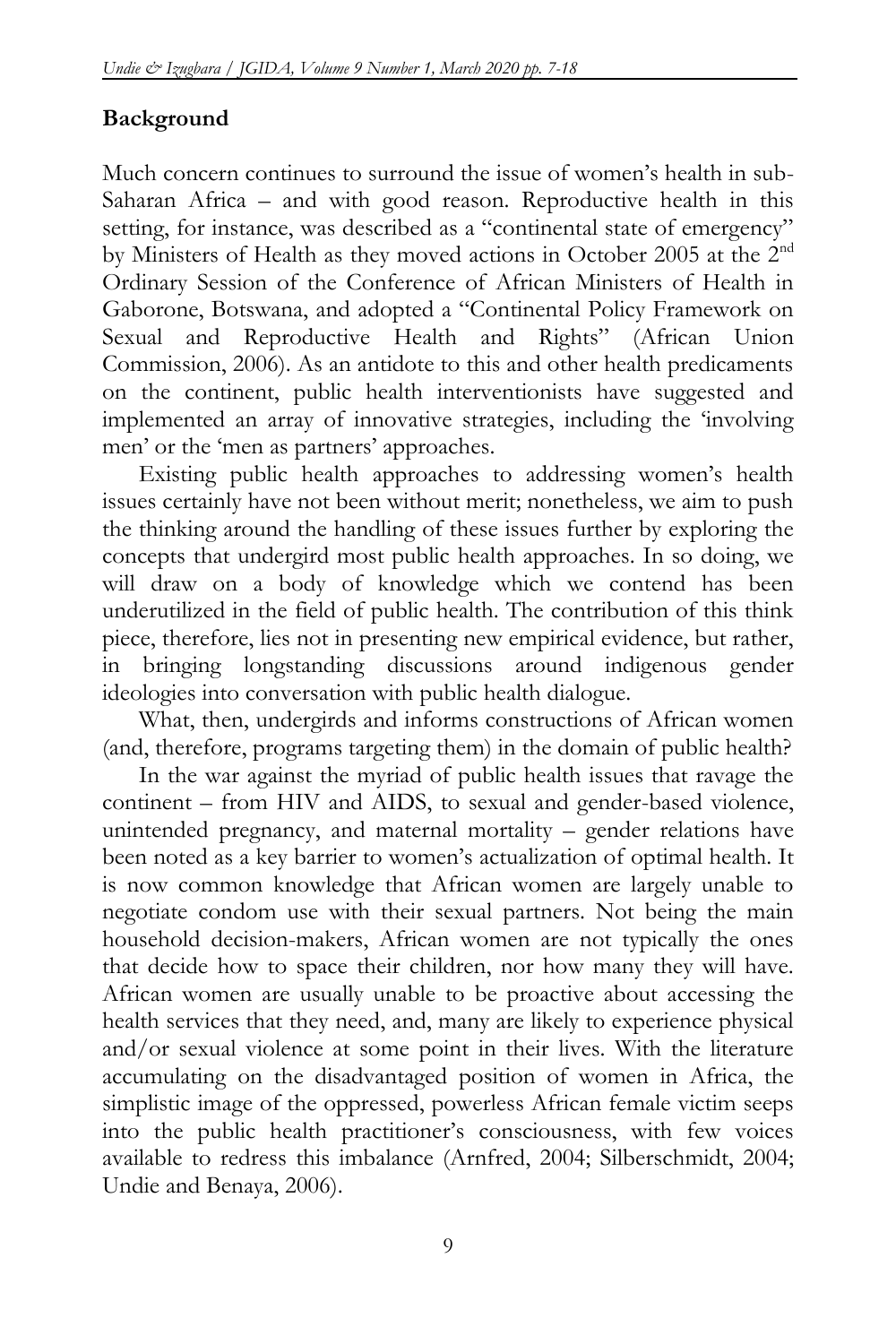In a sense, history has repeated itself. The image of the utterly passive, oppressed African woman that gender scholars have collectively spent decades problematizing in the field of feminist and gender studies (see, for example, Amadiume, 1987; Oyewumi, 1997, 2016; Nzegwu, 2001; Achebe, 2011, 2020; Achebe and Robertson, 2019) has been transposed onto the public health domain. Yet, this conceptualization of gender as a "set of polarized binary oppositions" (Weedon, 1999, p. 6), in which the privileged male is the normative standard against which the non-privileged female is measured, has been vigorously contested by the aforementioned scholars and by many others, far too many to mention here. Describing gender relations among the Igbo of southeast Nigeria, for instance, Nzegwu explains:

Everyone is hierarchically subordinate to someone else at some time or the other in everyday activities[.] […] Every social role and social interaction comes with both a subordinate and superordinate pole that is never constant. Not only are there no fixed or permanent locations of subordination, the subordinate/superordinate feature of roles ensures that no sex group or age group is collectively and permanently privileged or subordinate (Nzegwu, 2000, p. 15).

This interpretation of gender has influenced our thinking in this commentary. We will start off by examining the concept of 'woman' in Ubang society, demonstrating the bifurcation in this context between 'women-as-wives' and 'women-as-daughters.' The implications of this distinction for women's status and the roles that they are assigned will then be discussed.

## **Daughters and Wives: Re-visiting Indigenous Gender Ideologies in Africa**

An important interpretation of the position of women in traditional African societies has been offered by several authors who suggest that wifehood is the phenomenon that bestows a subordinate status upon women (Ogbomo, 1997; Oyéwùmí, 1997; Nzegwu, 2000). They go further to reveal that a wife's subordinate status derives not from being female as is commonly thought, but rather from being a "stranger" in her marital home, only truly belonging to her natal home, which is subordinate to the marital family at several different levels. In her description of the traditional Igbo context, Nzegwu describes marriage as "a process of extending the resources of the natal family, ultimately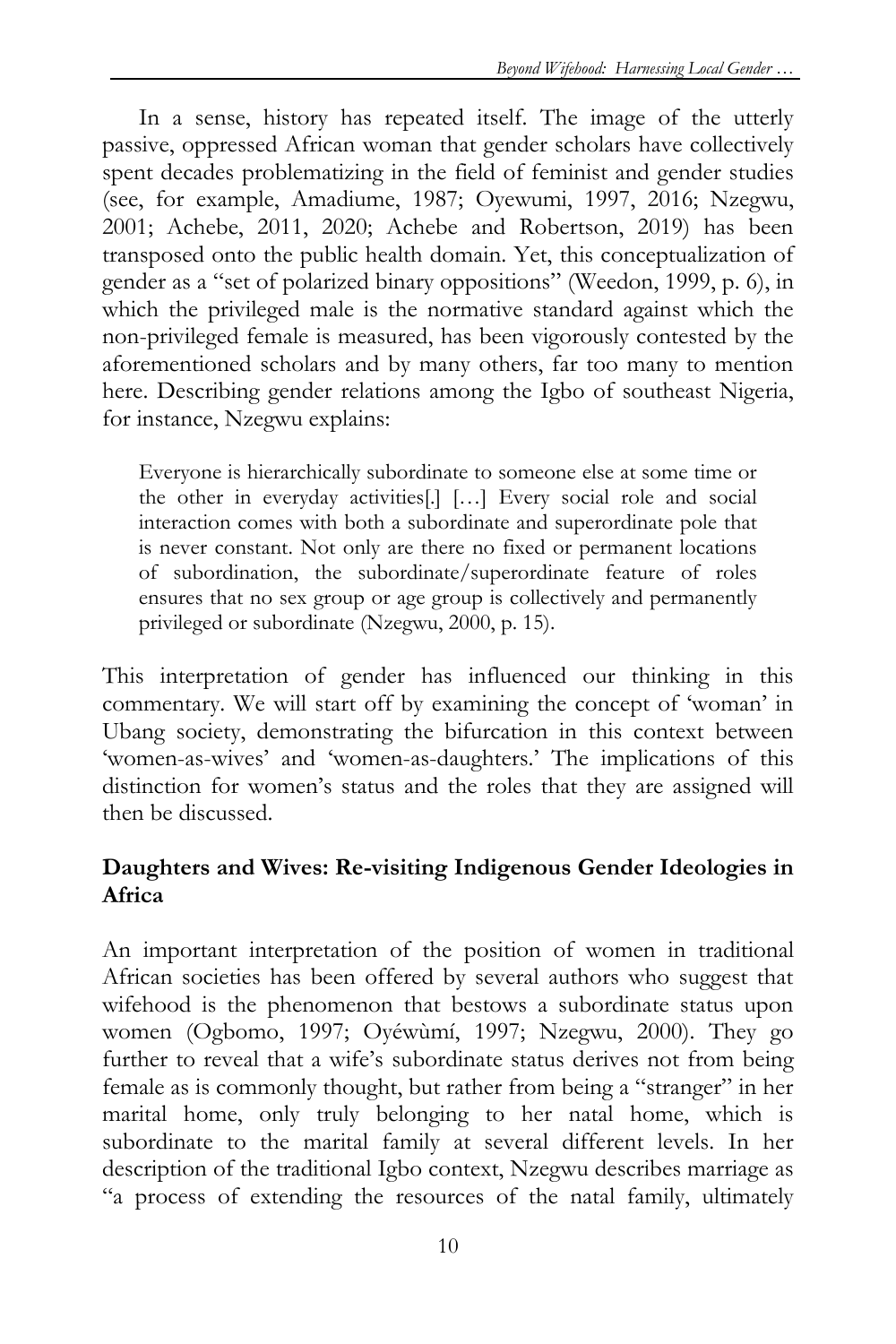creating a community of interlinked, interdependent families, bound together by obligatory ties" (Nzegwu, 2000, p. 19). As lineage members that are required to leave their natal villages for marriage, women, in contrast to men, eventually acquire much indirect economic control in their marital homes via their children. The fear of a non-indigene assuming such a powerful position, coupled with the fact that a wife is an outsider brought in through an exogamous marriage, causes a wife's marital family to relegate her to a subordinate position.

This perspective has informed our interpretation of indigenous African gender ideologies within this commentary. The positionalities of Ubang women may be distinctly categorized into that of "wife" and that of "daughter." Although custom demands that women marry outside their lineages, thereby becoming wives, their location as daughters remains preeminent. This is evident, for example, from the very term for "lineage daughter" in Ubang – *nwang abe* – which literally means "unmarried [female] child," or "bachelorette/spinster," and refers to all the women born into a lineage, whether unmarried, married, widowed, or divorced. Like sons born into a lineage, daughters born into a lineage are considered bona fide community-members and, therefore, occupy a superior position vis-à-vis their wife counterparts. This superior status results in a variety of entitlements which could potentially serve as entrypoints for public health interventions.

What informs dominant constructions of African women in the public health domain? In a word, the African woman, in the public health imaginary … is *a wife*.

What kinds of opportunities for public health interventions are we missing by constructing African women solely as wives? What might this fixation with wifehood be costing us? To begin to respond to these questions, in subsequent sections, we briefly examine some of the realities of 'daughterhood', including socially-ascribed roles and entitlements of daughters in indigenous Ubang society. Specifically, we will restrict our discussion roles and entitlements around four key public health-related domains, namely: sexual rights, births, deaths, and conflict resolution.

#### **Sexual entitlements**

The *utin* institution in Ubang is one which has historically allowed women to have paramours based in their natal villages. In more recent times, however, many Ubang women are said to opt for a purely platonic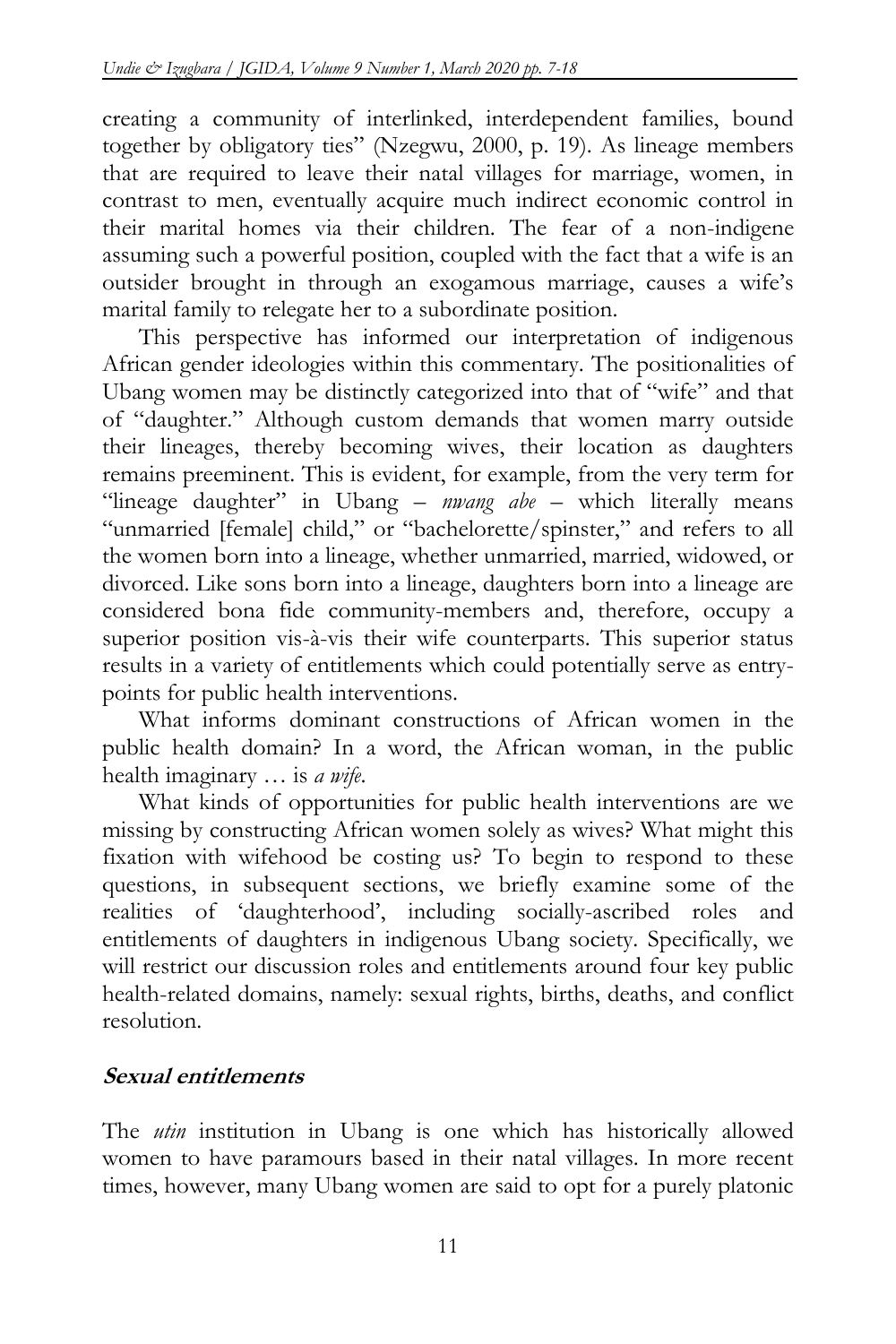relationship with their *utin*. The institution is still recognized by presentday Ubang society, nonetheless.

Ever before marriage, Ubang women were expected to have an *utin*, or paramour. This relationship was not sexual prior to an Ubang woman's marriage, but the fact that the *utin* was ultimately interested in her affections was understood. A particularly attractive woman might have as many as 10 or 15 such paramours, all from her natal village, though not from within her lineage. An *utin* is not in a social category to marry the woman in question, but the two may have legitimate sexual relations.

Each paramour pays visits to the unmarried woman's home to assist her parents with various arduous tasks, such as farming. The assistance is rendered competitively, as each paramour's goal is to win the favor of the woman's parents and hopefully become her official *utin*. The girl would traditionally select her official paramour during an elaborate postcircumcision ceremony in the presence of her husband. A husband has no say concerning his wife's *utin*, and wisely maintains a good rapport with the latter. Should the two run into each other in the marketplace, for example, it is not uncommon for the *utin* to buy a present for the woman, which her husband would proceed to deliver.

An Ubang woman is said to "belong to" her *utin* and to be his responsibility whenever she visits her natal village, supplying her every need. The respect given to an *utin* stems from the significant role he plays in a woman's family of orientation. In families which lack a male child, for instance, an *utin* assists a woman's parents with farm work even after she departs for marriage. Other families might simply have a vast amount of land and need as many farm hands as they can get. The aid of an *utin* is useful in these cases as well. Importantly, encouraging a woman's relationship with her paramour is also a strategy to ensure that she does not become so absorbed with her marital village that she fails to maintain close contact with her natal village.

A woman chooses a particularly close male relative of hers (e.g., a brother or a cousin) to act as a go-between, relaying messages between her and her paramour. Women usually form a close relationship with their go-betweens and the families of the latter. They are also assigned the traditional role of supplying kola nuts for the marriage of their gobetween. A woman's husband is also expected to buy presents for both her *utin* and her go-between.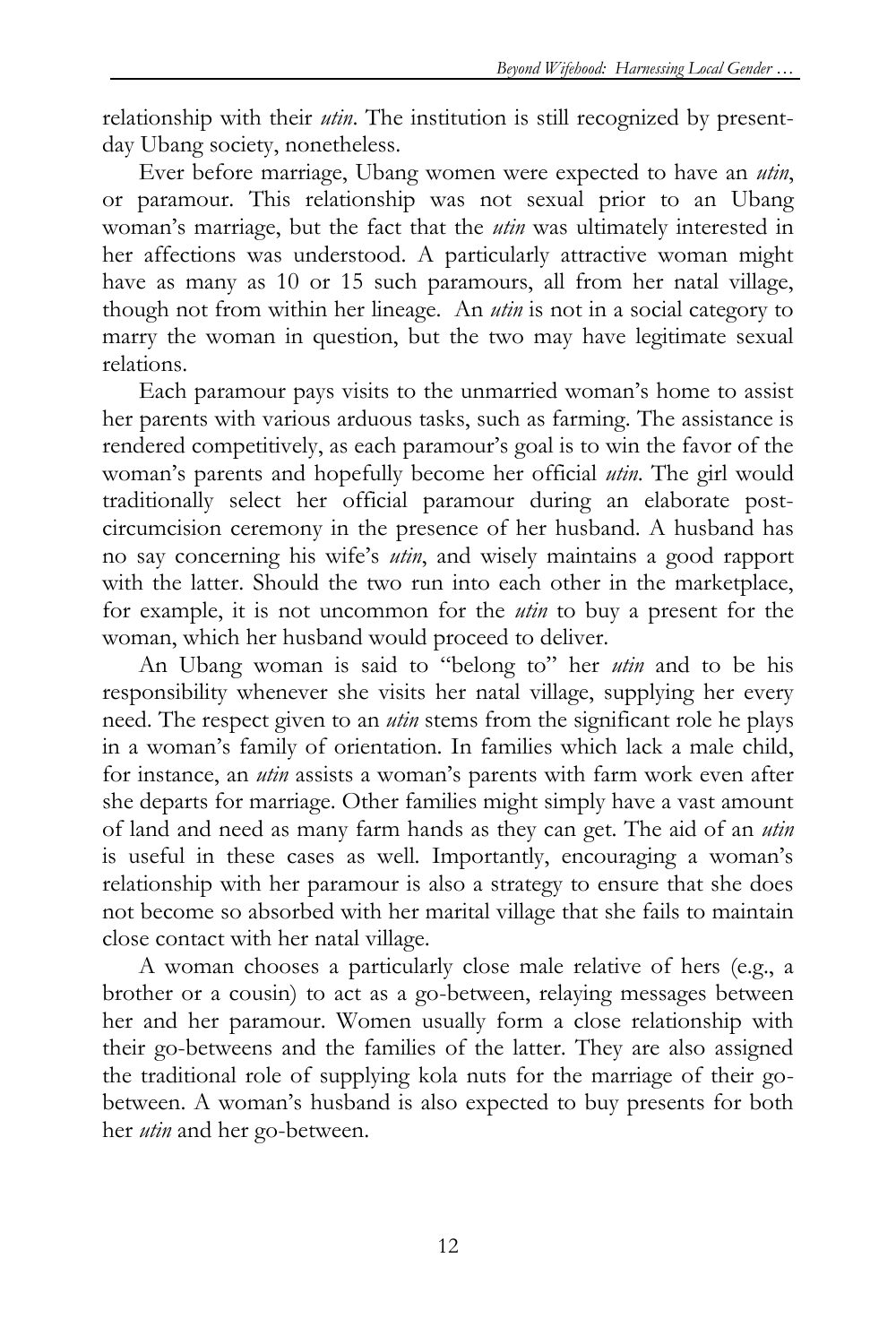#### **Entitlements in the context of birth**

Ideally, an expectant wife's pre- and post-delivery period in Ubang features lineage daughters as prominent actors should they happen to be present.<sup>1</sup> During a wife's pregnancy, daughters are assigned the responsibility of examining the wife's breasts to ensure that they are prepared for breastfeeding. If a problem is detected, a traditional medicine woman is invited to treat the breasts and ensure that the milk flows upon the baby's birth.

Older daughters are known and respected for their midwifery skills and experience. They therefore take charge of a wife's care during labor. After the delivery, the infant is bathed by a lineage daughter for the first couple of weeks. She prepares the meals regarded as appropriate for a new mother (e.g., bitter leaf soup with locust beans). She has the responsibility of attending to the newborn's umbilical cord, massaging it daily with a special leaf, *adidi*, until it falls off.

The death of a wife during labor creates many problems for her marital family, invariably giving rise to scapegoating by lineage daughters or other members of her natal home. Ensuring that proper care is taken of lineage wives during labor is, therefore, a duty which is not taken lightly by daughters.

#### **Entitlements in the context of death**

 $\overline{\phantom{a}}$ 

Daughters – even those that happen to be married outside their villages – are invariably called upon to nurse severely ill lineage members despite the presence of capable lineage wives. Should it become apparent that the ailing individual will not recover, the daughter(s) remains in her natal village awaiting the individual's death. As with the case of childbirth, burial ceremonies in Ubang are overseen and controlled by women. Once a death occurs, all men evacuate the compound, returning only to dig the grave and bury the body. The lineage daughters, on the other hand, take charge of everything that occurs between the time a death occurs and the time the corpse is about to be interred. The corpse is bathed, clothed, and laid in state by daughters. Daughters send the lineage wives to various villages to inform other lineage daughters of the death, and to relay instructions (given by daughters) to in-laws regarding

<sup>&</sup>lt;sup>1</sup> In the absence of daughters, who might understandably be pre-occupied with married life outside their natal villages, lineage wives step in to perform the same functions.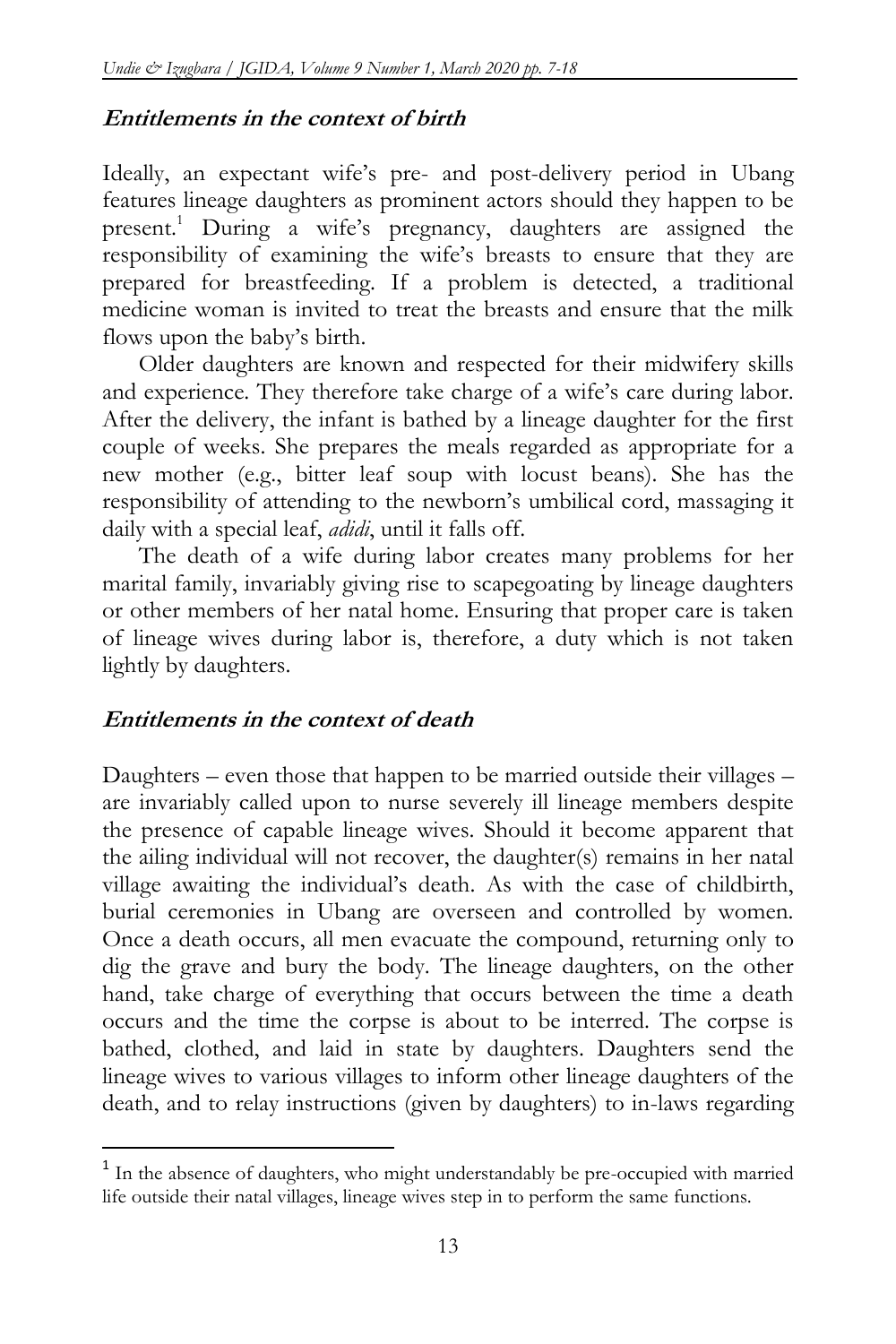the items that they are expected to provide for the funeral. These items, many of which are used to entertain the daughters and other mourners during the funeral, could range from palm wine to a cock, a goat, a coffin, or the equivalent in cash. The responsibility to provide such items is taken very seriously, for fear that lineage daughters, if offended, might impose a heavy fine on the offender, or refuse to bury the deceased – a stiff penalty, given that they are the only ones authorized to handle the majority of burial issues.

Lineage wives are in charge of the daily feeding of lineage daughters for the duration of their stay during this period. They are also expected to be on call for any errands that lineage daughters might have for them. During the funeral, daughters are entitled to the arm of each cow slaughtered, in addition to some of the ribs. In-laws that come to pay condolence visits to married lineage daughters who have borne children must bear numerous gifts such as palm wine, or money for individual daughters to purchase kola nuts for the mourners. In turn, the daughters use their discretion to distribute some of the gifts among the deceased's children, reserving the rest for themselves.

The contrast between the locations of a woman as a daughter and as a wife is also highlighted in the manner in which both are buried. Unlike wives, daughters are buried in a similar fashion as men: men go to the village square to shoot guns announcing the death of a daughter, just as they would for a son. Her family would have to present goats to the villagers as would be the case for the death of a male child. The number of kola nuts presented to the villagers would also be the same as the amount given at a man's death.<sup>2</sup> Should she belong to the masquerade society, a daughter's funeral is celebrated with masquerades. This is never the case, however, for a wife.

#### **Daughters and socio-political impasses**

As is the case with many societies in southeast Nigeria, Ubang women have their own governing council. Membership in the women's governing council requires daughterhood status. Activities such as returning from their marital homes to their natal homes for funerals are stringently enforced on Ubang women by the women's governing

 $\overline{a}$ <sup>2</sup> The number of kola nuts given must be equal to the number of children the dead lineage son or daughter leaves behind. For lineage wives, however, the kola given is restricted to a certain amount, across the board.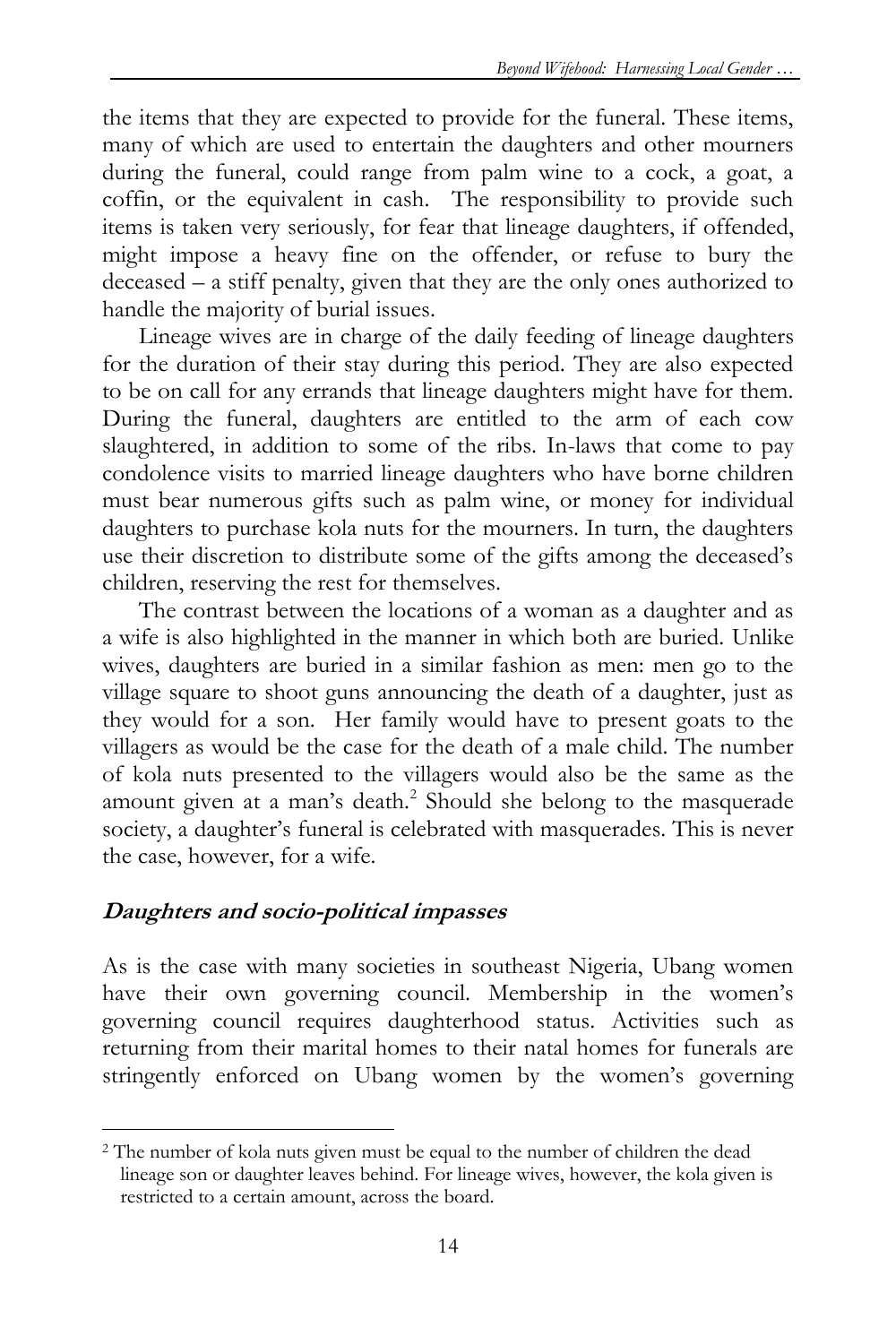council. The organization imposes fines on its members for absences from important events such as funerals. Records of absences are kept for years, and must be paid as soon as the offender visits home. Stubborn offenders are threatened, "We will get you at your father's burial!" This results in swift compliance since having any burial at all is dependent upon the cooperation of lineage daughters. In instances where all community members are asked to perform some sort of community service, female absentees are fined by the women's governing council and the money is given back to the community.

The functions of daughters in the wider community are most striking during socio-political impasses. As the Ubang themselves put it, lineage daughters are called in to resolve a matter affecting the entire community "after the men have tried and failed." Matters of great difficulty are their specialty for a number of reasons. One of them, according to the Ubang, is the cross-cultural skill they gain as women married outside their village – skills men are thought to lack because many live in their natal homes all their lives. As daughters who leave a unique position of power behind for a new marital environment and a new status that is often subordinate, married Ubang daughters have honed the skills of flexibility and adaptability. These skills become invaluable in solving major predicaments such as land disputes or manslaughter. Furthermore, lineage daughters have the advantage of "dual-citizenship," understanding the ways and witnessing the problem-solving methods of more than one community. They are therefore seen as having a wider conceptual frame of reference which results in reasonableness, diplomacy, and fairness. These attributes are recognized and appreciated by male members of the community; therefore, daughters are summoned from their marital homes, when necessary, and depended upon to assist their natal villages in settlement and confrontation issues with other communities. Decisions made by the women's governing council are regarded as final and can only be overturned by the court of Ubang's secret society (*Ikwong*).

#### **Final Thoughts: So, what?**

So, what is the connection between these facets of indigenous culture and the issues that this commentary seeks to address?

We began by touching on some of the ways in which the public health literature suggests that women in African settings are anything but empowered. One of our aims has been to adjust this portrait slightly by making a distinction between wifehood and daughterhood statuses. In so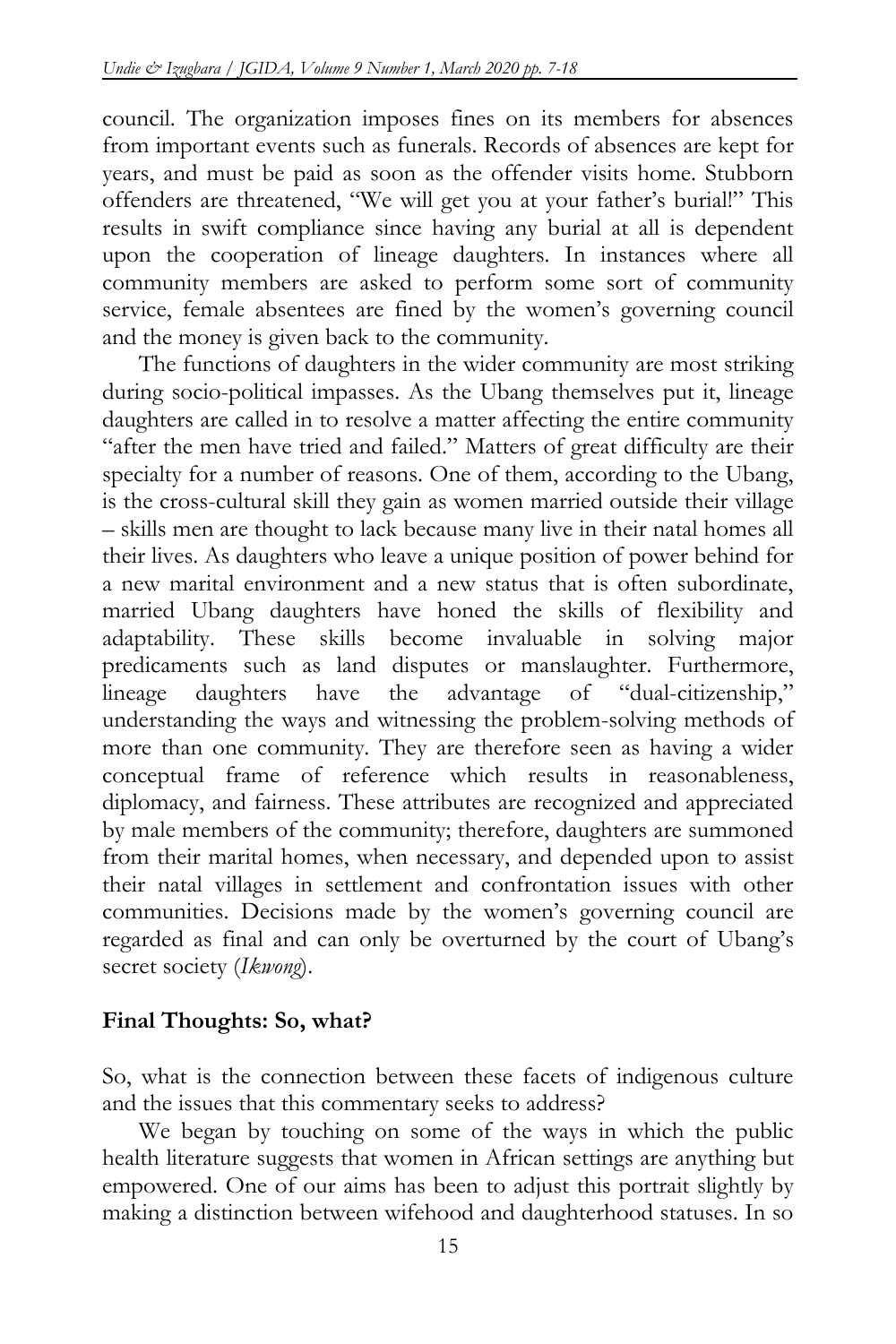doing, it is apparent that in limiting our engagement with African women to their 'women-as-wives' positions, we overlook other possible openings and alternatives for effectively addressing women's issues on the continent.

In regard to public health in particular, indigenous sexual entitlements of, and expectations for, 'women-as-daughters' illuminate the various ways in which African women may actually be able to exercise sexual agency. This in itself may be an opening for the exploration of effective ways for women to be proactive and confident where the use of condoms and other forms of contraception with sexual partners is concerned. Maternal health interventions are understandably targeted primarily toward wives. But with wifehood often being a woman's weakest location in some African societies, it is possible that mileage would also be gained by thinking about how to target 'womenas-daughters' – daughters who, like Ubang women, may already have culturally-assigned responsibilities related to maternal health care, and who may have the authority to demand that wives access maternal health services, for instance. The authority that Ubang daughters wield during funerals is a fairly widespread phenomenon among daughters in southeast Nigeria. This sort of authority over both men and women (as wives) is further indication of potential opportunities for building public health programming around daughters. Moreover, the existence of a 'women's government' in Ubang (another feature of the culture that is shared by many southeast Nigerian societies), coupled with the crosscultural skill that Ubang women are noted to have, provides a platform for the exploration of the many forms of women's power that we may have overlooked so far.

Elsewhere (Undie and Izugbara, 2011), we note that several features of Ubang culture (and those of other southeastern Nigerian cultures) persist despite undeniable change in the cultural practices and values that underpin indigenous societies. The examples drawn from indigenous Ubang culture in this commentary are illustrations of such features. Furthermore, important transitions, including births, marriage, and deaths, continue to receive validation from rural homes in contemporary times. Thus, it may be argued that the discussion presented here is relevant information for designing programs and interventions for both rural and urban populations. Accordingly, we recommend that public health interventions in African contexts prioritize formative research to tease out local gender ideologies that would be useful for informing intervention designs. The point of departure for such research should be anchored in flexible notions of gender and power, acknowledging that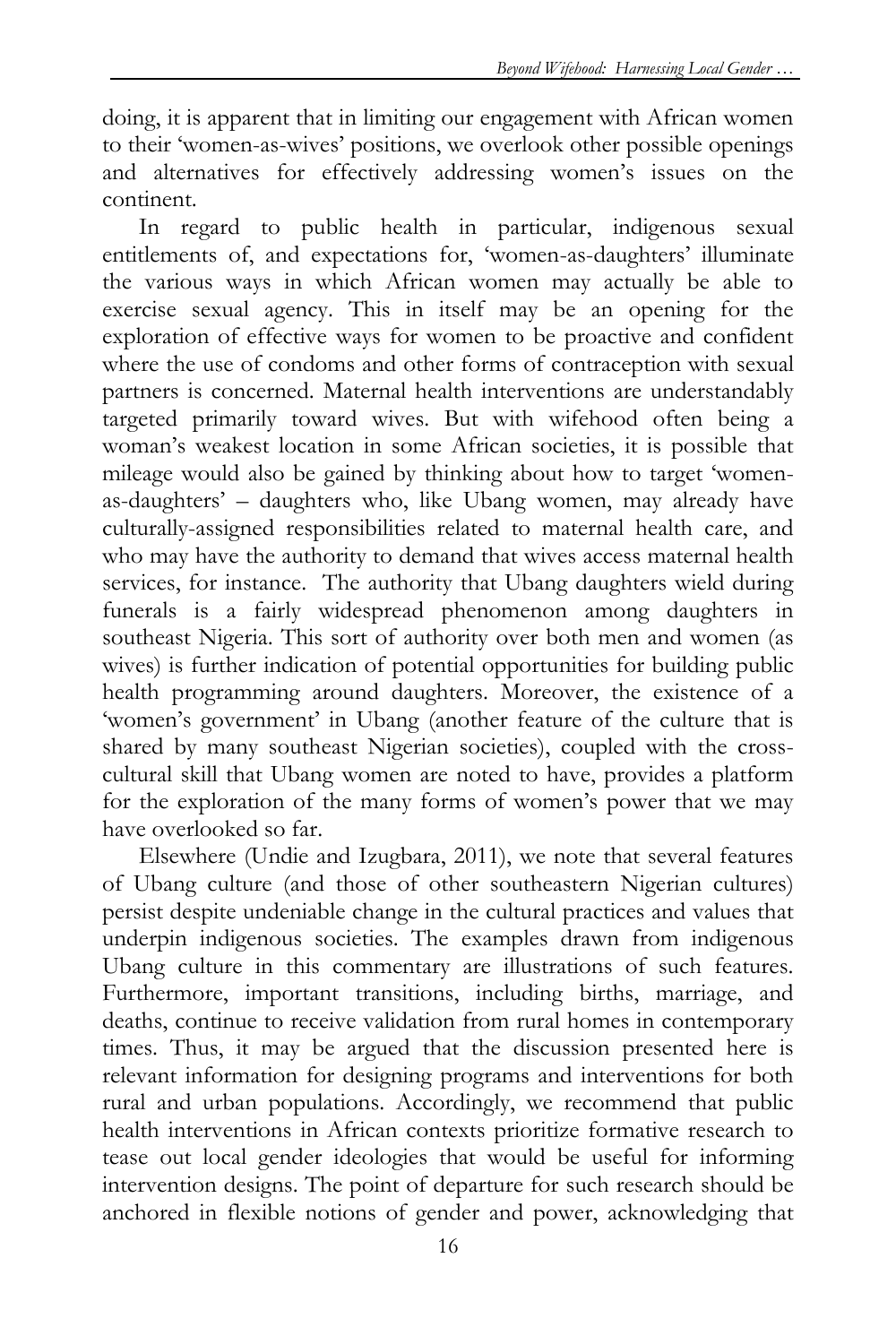there are often covert ways in which women (or other gender categories that are disadvantaged from a public health perspective) may wield power. Qualitative research designs would be critical in this regard, to allow for greater flexibility in eliciting covert information. Deliberate efforts are also needed to make meaningful connections between empowered positionings and actual programs.

In conclusion, local gender ideologies are a potential goldmine which remains insufficiently tapped for the benefit of health interventions in Africa. Public health practitioners would do well to ensure the local groundedness of interventions, with a particular focus on gender ideologies when it comes to women-focused programs. We would like to re-emphasize the potential potency of giving attention to the 'woman-asdaughters' approach in some African societies by pointing out that every 'wife' is a 'daughter' in her natal village. Therefore, virtually every woman in an African society with gender ideologies similar to that of the Ubang has the opportunity to experience empowerment in the current millennium and to achieve optimum health.

## **References**

Achebe, N. (2020). Female monarchs and merchant queens in Africa, (Athens, Ohio University Press).

\_\_\_\_\_\_\_\_\_\_. (2011). The female king of colonial Nigeria: Ahebi Ugbabe: Ahebe Ugbabe, (Bloomington, Indiana University Press).

- Achebe, N. and Robertson, C. (2020). Holding the world together: African women in changing perspective, (Madison, University of Wisconsin Press).
- African Union Commission (2006). Sexual and reproductive health and rights: Continental policy framework, (Addis Ababa, African Union Commission).
- Amadiume, I. (1987). *Male daughters, female husbands: Gender and sex in an African society*, (London, Zed Books).
- Arnfred, S. (ed.) (2004). Re-thinking sexualities in Africa, (Uppsala, Nordic Africa Institute).
- Nzegwu, N. (2001). "Gender equality in a dual-sex system: The case of Onitsha" *Jenda: A Journal of Culture and African Women's Studies*, Vol 1.1.
- Nzegwu, N. (2000). "Chasing shadows: The misplaced search for matriarchy" *West Africa Review* Vol 1.1.